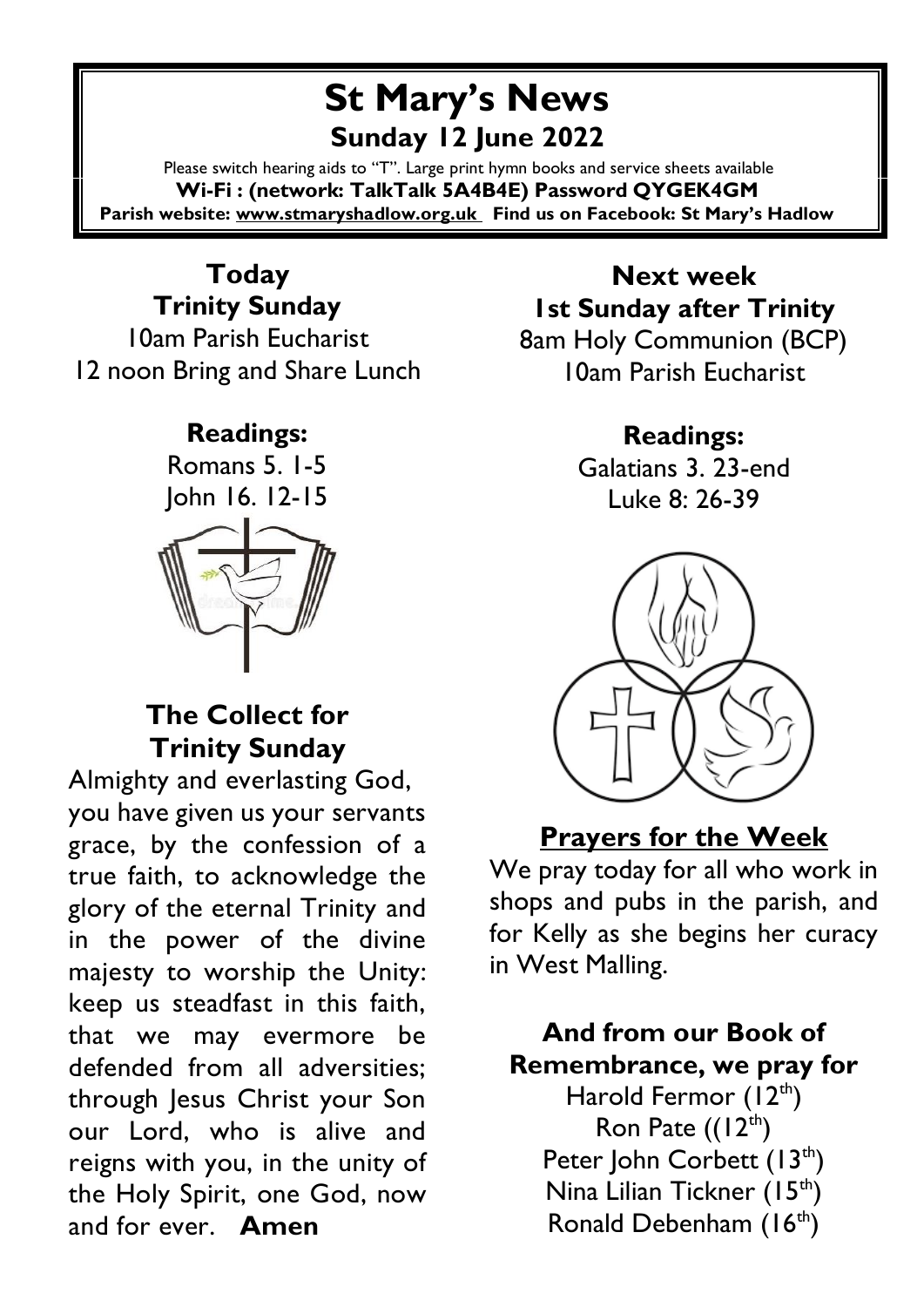# **Coffee After Church**

**Visitors are warmly welcomed; please join us for refreshments after today's 10am service.**



## **This Week at a glance**

### **Monday**

### **Tuesday**

5.30pm Yoga

### **Wednesday**

9.30am Holy Communion 10.30am Coffee Pots & Tiny Tots 7.30pm Bell ringing practice

### **Thursday**

10am-12pm Food Bank 7.30pm Compline

### **Friday**

10.30am Seniors' Coffee Morning 7.15pm Choir Practice

## **Saturday**

### **We thank Rev. Andrew Axon for leading our 10am service today.**

# **For Children and Young People**

Activity Bags for younger children are in baskets in the children's corner near the side entrance to church. There are also books, crayons etc.



# **Sunday Club: JAM (Jesus and Me)**

Every week in term-time during the 10am service. Suitable for ages up to 11 years.

*All visitors' children are very welcome*

# **Interregnum Update**

Last week, having viewed the applications received, the recruitment panel felt unable to compile a shortlist. They have therefore decided, with the PCC's agreement, to re-advertise the post; the advert will be going out this coming week. It is disappointing that we have not yet been able to move forward, however we are determined to make sure that we find the best Vicar possible to take our church forward through the next few years.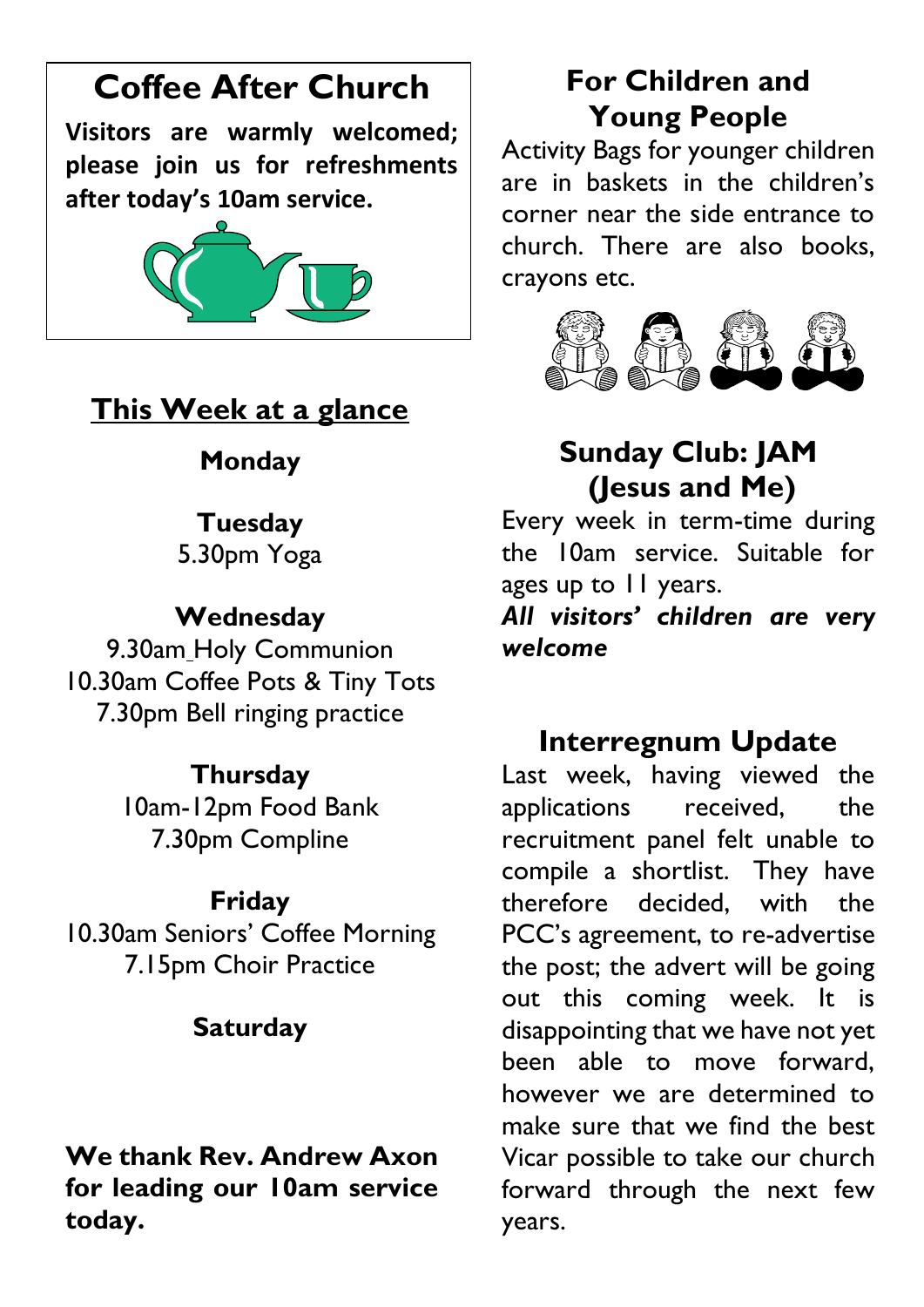# **Save the date: Afternoon Tea at the**

**Vicarage** Saturday 25 June More details to follow.

## **Church Open**

The church is a focal point of any village for visitors or for those who just want a quiet space for contemplation and prayer. But to keep our church open during the daytime, we still need more volunteers to open it in the morning and close it in the afternoon. If you would be willing to help, please contact Janice.

## **Church Keyholders**

There are a number of people who have for a long time held keys to the church building – including some who are no longer members of St Mary's. However, our insurers require us to hold an upto-date list of all St Mary's keyholders and contact details. This is so that they can contact If you hold a key, or know of anyone else who holds a key, could you please let Janice know so that we can comply with the terms of our insurance policy. Please do not assume that we know that you have a set of keys.

## **Farewell to Kelly**

Today we are saying goodbye to Kelly as she moves on to the next exciting stage of her ministry as curate in West Malling. Join us for the 'bring and share' lunch after today's 10am service.

Kelly has been a part of our congregation for 17 years holding many roles in that time. She has especially been known for her work with the children in recent years.

We send Kelly our prayers and best wishes for her next step on her journey of faith.

# **Café Plus**

Every second and fourth Wednesday at 1pm in church. Having knitted hundreds of yards (or metres!) of bunting for the Jubilee, members are now embarking on new projects. Last Wednesday was a surprise sewing session with a row of sewing machines and lots of fun. A new sewing challenge is in store for the next session on 22<sup>nd</sup> June. Or you can bring your knitting along if you prefer.

# **Compline**

Thursdays at 7.30pm. A quiet reflective service for a peaceful end to the day.